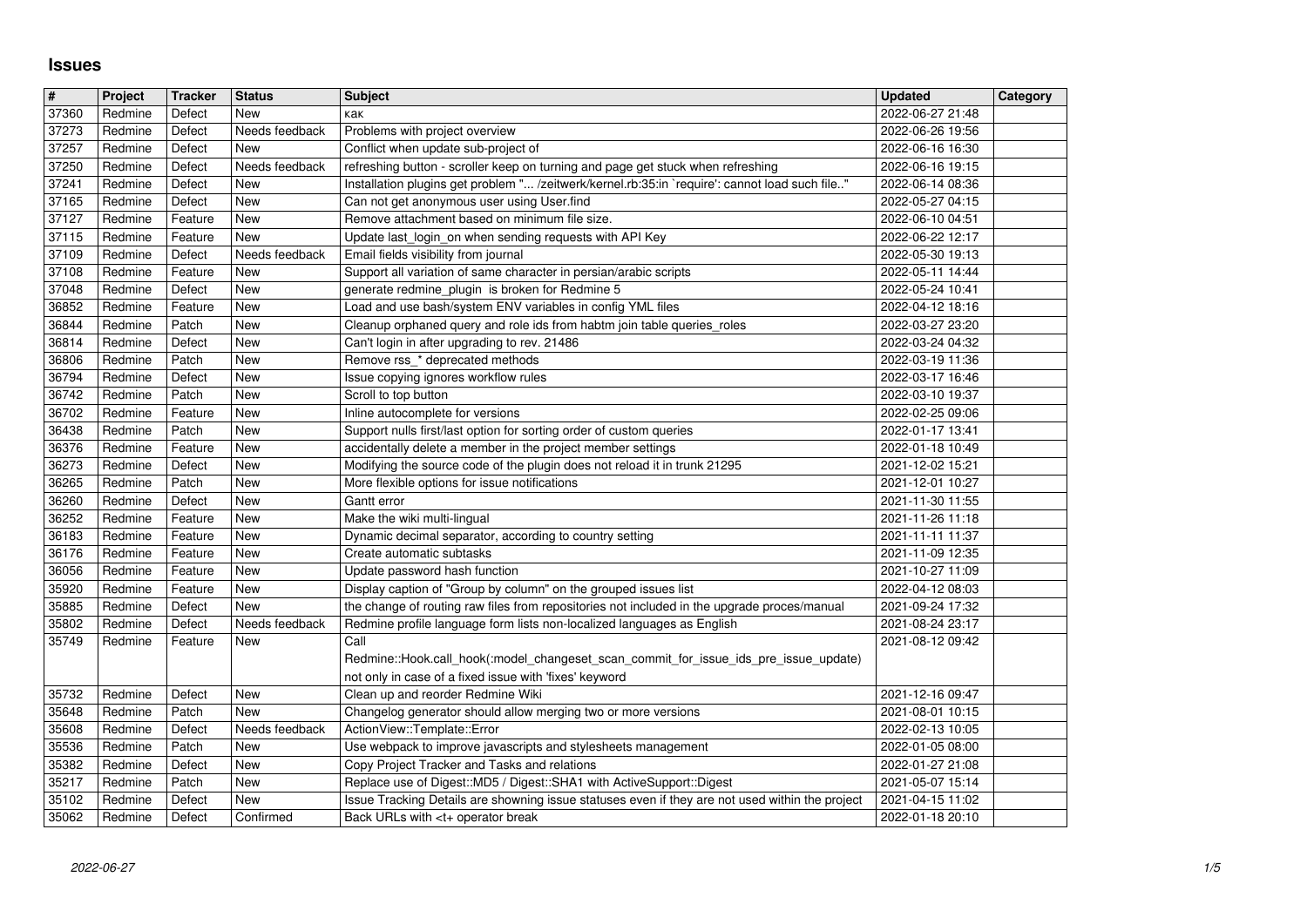| $\overline{\mathbf{H}}$ | Project            | <b>Tracker</b>     | <b>Status</b>            | <b>Subject</b>                                                                                                                                                                          | <b>Updated</b>                       | Category |
|-------------------------|--------------------|--------------------|--------------------------|-----------------------------------------------------------------------------------------------------------------------------------------------------------------------------------------|--------------------------------------|----------|
| 34593<br>34176          | Redmine<br>Redmine | Defect<br>Defect   | Needs feedback<br>New    | privacy problem on users info<br>Empty page reponses on Redmine 3.4.5.stable                                                                                                            | 2021-01-24 22:45<br>2020-10-27 18:10 |          |
| 33718                   | Redmine            | Feature            | New                      | Import abilities, provided by obsoleted plugins                                                                                                                                         | 2020-07-10 11:19                     |          |
| 33674<br>33486          | Redmine<br>Redmine | Feature<br>Feature | New<br>New               | Cannot remove user from project when user is assigned to a group<br>When copying the task, I want to reflect the version change of the main task in the version of the 2020-06-02 15:09 | 2020-06-26 19:13                     |          |
|                         |                    |                    |                          | subtask                                                                                                                                                                                 |                                      |          |
| 33287<br>33286          | Redmine<br>Redmine | Defect<br>Feature  | Needs feedback<br>New    | Issue File Column Attachment Link Error<br>Multiple issue ids in "Subject" filter                                                                                                       | 2020-08-16 22:41<br>2020-04-10 09:56 |          |
| 33211                   | Redmine            | Patch              | New                      | Include block columns (ex: Description, Last notes) in CSV export when option "All columns" is                                                                                          | 2021-03-28 19:53                     |          |
| 32852                   | Redmine            | Defect             | Needs feedback           | selected<br>Upgrading from Redmine v4.0.5 to v4.1.0 gives 2 errors                                                                                                                      | 2020-02-05 06:39                     |          |
| 32844                   | Redmine            | Feature            | <b>New</b>               | The ability to change the 404 not found screen on each site                                                                                                                             | 2020-01-20 12:29                     |          |
| 32762                   | Redmine            | Defect             | New                      | Unicode character fails edit Issue                                                                                                                                                      | 2022-02-14 20:51                     |          |
| 32612<br>32610          | Redmine<br>Redmine | Defect<br>Defect   | New<br>New               | Distinct can be removed due to unique constraint in database<br>A inner join can be removed                                                                                             | 2019-12-11 18:31<br>2019-12-11 18:24 |          |
| 32558                   | Redmine            | Defect             | New                      | Distinct can be removed                                                                                                                                                                 | 2019-12-06 04:07                     |          |
| 32484                   | Redmine            | Feature            | New                      | When a group is selected in the user custom field field, Enable the same handling as the user on<br>the issue list screen.                                                              | 2019-11-18 18:35                     |          |
| 32442                   | Redmine            | Defect             | New                      | Upgrade vom 2.x to 4.0.5 fails when invoking "rake db:migrate RAILS_ENV=production"                                                                                                     | 2019-11-10 16:12                     |          |
| 32420<br>32312          | Redmine<br>Redmine | Defect<br>Feature  | Needs feedback<br>New    | Issue redirect after login not working<br>Disable auto selecting in top right Project filter                                                                                            | 2020-10-27 16:12<br>2019-10-21 09:53 |          |
| 31908                   | Redmine            | Feature            | <b>New</b>               | Do not load all projects in project jump box                                                                                                                                            | 2019-08-15 22:07                     |          |
| 31886<br>31831          | Redmine<br>Redmine | Defect<br>Defect   | New<br>New               | There is no limitation for the content of news<br>Back url parse in validation                                                                                                          | 2019-08-13 07:41<br>2019-08-01 10:49 |          |
| 31755                   | Redmine            | Defect             | New                      | Couldn't download Redmine by curl in Debian buster                                                                                                                                      | 2019-07-22 09:40                     |          |
| 31725                   | Redmine            | Feature            | New                      | Start Redmine version numbering in reverse order (newer towards older) when submitting bugs<br>on this instance                                                                         | 2019-07-15 09:40                     |          |
| 31710                   | Redmine            | Defect             | New                      | Assigned on search issues not ordered by name                                                                                                                                           | 2019-07-11 20:43                     |          |
| 31449                   | Redmine            | Feature            | New                      | Generate issue graphics                                                                                                                                                                 | 2019-05-31 00:11                     |          |
| 31381<br>31341          | Redmine<br>Redmine | Feature<br>Defect  | <b>New</b><br><b>New</b> | Find change status of issues at custom query<br>install redmine on windows                                                                                                              | 2019-05-19 16:53<br>2019-05-10 13:17 |          |
| 31291                   | Redmine            | Feature            | <b>New</b>               | how i can calcute custom field under subproject                                                                                                                                         | 2019-05-03 02:19                     |          |
| 31111<br>31006          | Redmine<br>Redmine | Defect<br>Feature  | New<br>New               | About custom fields in List format or Key/value list format<br>Add feature Webhook                                                                                                      | 2019-03-28 21:22<br>2020-09-18 12:00 |          |
| 30981                   | Redmine            | Feature            | New                      | Allow "New Member" modal to keep track of selected users between searches                                                                                                               | 2019-03-06 11:03                     |          |
| 30069<br>30055          | Redmine<br>Redmine | Feature<br>Defect  | New<br>New               | Integrate Redmine with GitLab (or other free CI system for open source) to run tests<br>Keep it from one job to the next                                                                | 2020-04-18 13:22<br>2018-12-05 08:45 |          |
| 29758                   | Redmine            | Feature            | New                      | Introduce optional pay per feature model of Redmine development                                                                                                                         | 2018-10-13 01:54                     |          |
| 29750<br>29664          | Redmine<br>Redmine | Feature<br>Feature | New<br>New               | Per project intergated IDE module with live collaboration support<br>Webhook triggers in Redmine                                                                                        | 2018-10-09 17:59<br>2022-04-08 10:31 |          |
| 29588                   | Redmine            | Feature            | New                      | There should be a way to avoid adding paragraph to a Textile block                                                                                                                      | 2018-09-11 23:59                     |          |
| 29512<br>29511          | Redmine<br>Redmine | Defect<br>Defect   | Confirmed<br>New         | Test failures with redmine-3.4.6.zip in development mode<br>cpu 100%                                                                                                                    | 2022-01-20 02:16<br>2018-09-06 09:47 |          |
|                         |                    |                    |                          |                                                                                                                                                                                         |                                      |          |
|                         |                    |                    |                          |                                                                                                                                                                                         |                                      |          |
|                         |                    |                    |                          |                                                                                                                                                                                         |                                      |          |
|                         |                    |                    |                          |                                                                                                                                                                                         |                                      |          |
|                         |                    |                    |                          |                                                                                                                                                                                         |                                      |          |
|                         |                    |                    |                          |                                                                                                                                                                                         |                                      |          |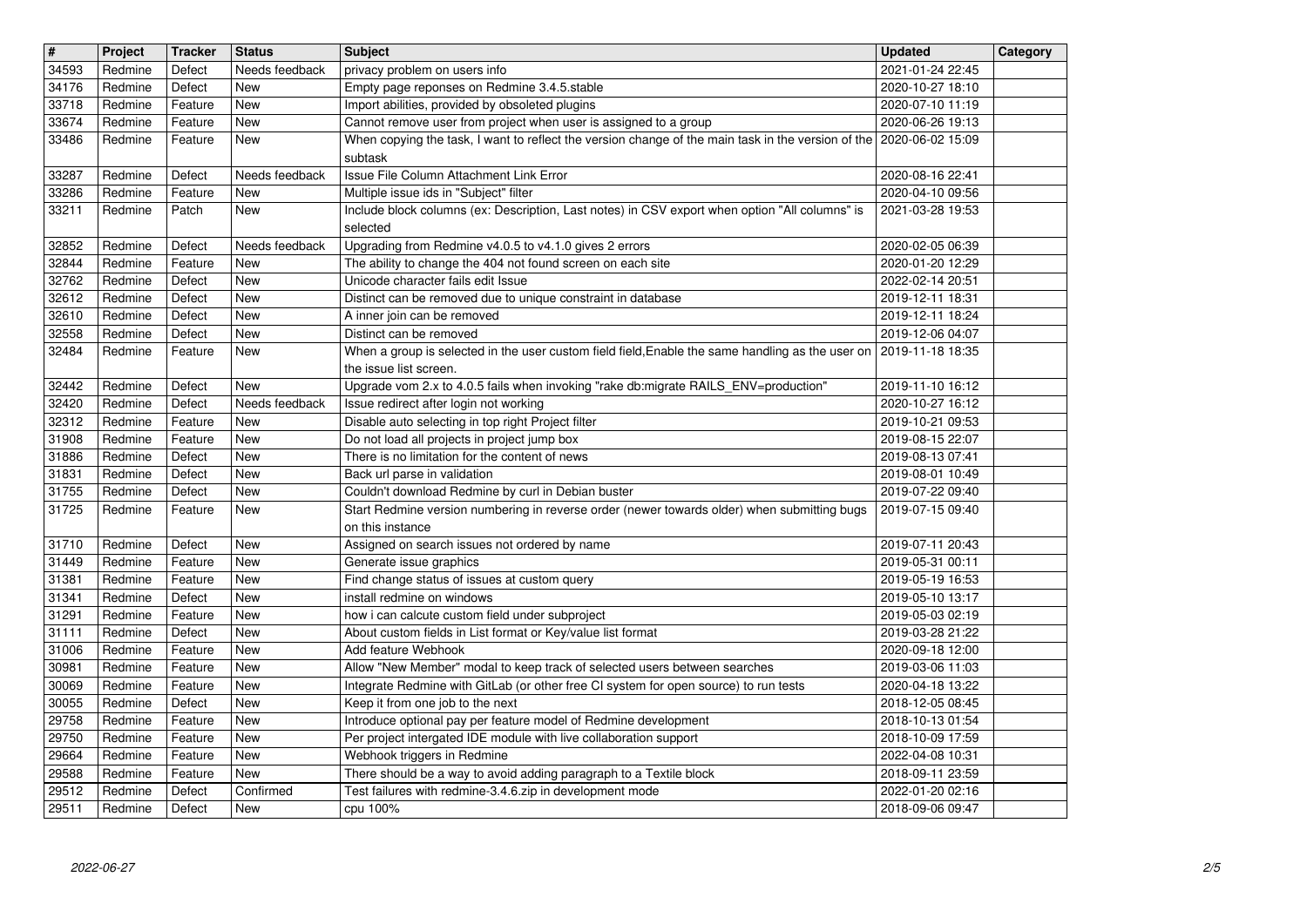| $\overline{\mathbf{H}}$ | Project            | <b>Tracker</b>     | <b>Status</b>            | <b>Subject</b>                                                                                                                                  | <b>Updated</b>                       | Category |
|-------------------------|--------------------|--------------------|--------------------------|-------------------------------------------------------------------------------------------------------------------------------------------------|--------------------------------------|----------|
| 28871                   | Redmine            | Defect             | New                      | Adding the window AD activity directory to verify redmine permissions is failed                                                                 | 2018-05-27 04:18                     |          |
| 28807                   | Redmine            | Defect             | New                      | Cannot search in a case-insensitive manner                                                                                                      | 2018-05-28 04:39                     |          |
| 28539<br>28243          | Redmine<br>Redmine | Feature<br>Patch   | New<br>New               | journal query<br>Consistent interface for Principal.member_of and not_member_of                                                                 | 2018-04-12 11:43<br>2018-02-25 20:46 |          |
| 28127                   | Redmine            | Defect             | New                      | It is impossible to filter the trackers by project in the XML/REST-API                                                                          | 2019-03-27 00:28                     |          |
| 28111                   | Redmine            | Defect             | New                      | Redmine Permissions - option to combine "Non member" role with others                                                                           | 2018-01-31 11:58                     |          |
| 28105                   | Redmine            | Feature            | New                      | Portfolio managment                                                                                                                             | 2018-02-27 13:01                     |          |
| 28078                   | Redmine            | Defect             | New                      | Workflows inconsistencies when removing "add/edit issue" permission to a role which already<br>has a workflow defined                           | 2018-01-25 18:14                     |          |
| 28069                   | Redmine            | Defect             | New                      | Queries 403 error if query author is not in the roles list                                                                                      | 2018-01-25 10:44                     |          |
| 28008                   | Redmine            | Feature            | New                      | Easier way to put a hyperlink to a network folder in the comments                                                                               | 2018-01-17 21:01                     |          |
| 27990                   | Redmine            | Defect             | New                      | Roadmap Issues null on selection of version custom field                                                                                        | 2018-02-04 15:40                     |          |
| 27902<br>27693          | Redmine<br>Redmine | Defect<br>Defect   | New<br>New               | Overview page is very slow for private projects with large number of members<br>In queries, operator "Any" should be "Not empty"                | 2020-08-21 09:50<br>2017-12-27 17:07 |          |
| 27381                   | Redmine            | Feature            | New                      | % Complete respond to status change in UI                                                                                                       | 2017-11-05 09:22                     |          |
| 27199                   | Redmine            | Feature            | New                      | add log date to issue list filter                                                                                                               | 2017-10-16 09:23                     |          |
| 27126                   | Redmine            | Defect             | Needs feedback           | Breadcrumbs and Drop-down List corrupted                                                                                                        | 2017-12-01 13:30                     |          |
| 27067<br>26847          | Redmine<br>Redmine | Defect<br>Feature  | Needs feedback<br>New    | Missed task for redmine:plugins:test<br>implement an upgrade script                                                                             | 2017-09-25 05:44<br>2017-09-06 22:32 |          |
| 26685                   | Redmine            | Patch              | New                      | Check of child classes of all levels is added for Redmine::SubclassFactory::ClassMethods                                                        | 2017-08-14 17:01                     |          |
| 26521                   | Redmine            | Feature            | Needs feedback           | Identify over-allocated resource                                                                                                                | 2019-09-03 09:02                     |          |
| 26508                   | Redmine            | Defect             | Needs feedback           | excel have wrong column name at custom field                                                                                                    | 2017-08-23 09:43                     |          |
| 26105<br>25747          | Redmine<br>Redmine | Feature<br>Feature | New<br>New               | Update Redmine Brand<br>Spent time - CUSTOM fields - edit permission - WEB UI vs. API access                                                    | 2017-06-06 18:29<br>2019-05-14 22:05 |          |
| 25647                   | Redmine            | Feature            | New                      | Max Character Length of Fields e.g. Roles, etc.                                                                                                 | 2017-04-20 11:42                     |          |
| 25561                   | Redmine            | Feature            | Reopened                 | Issues are not tasks: please split them                                                                                                         | 2017-04-10 13:16                     |          |
| 25383                   | Redmine            | Feature            | New                      | A feature to add (signature / date)                                                                                                             | 2017-04-19 17:22                     |          |
| 25342                   | Redmine            | Defect             | Needs feedback           | ActionView::Template::Error (undefined method `accessor' for<br># <activerecord::type::value:0xa91ee78>):</activerecord::type::value:0xa91ee78> | 2018-09-07 22:10                     |          |
| 25222                   | Redmine            | Defect             | Needs feedback           | 404 error when visiting project's repository tab without a main repository                                                                      | 2017-02-28 21:09                     |          |
| 25141                   | Redmine            | Defect             | New                      | Changing the scope and resetting the position of an acts_as_positioned object inserts it at the                                                 | 2017-02-21 16:46                     |          |
|                         |                    |                    |                          | one-before-last position                                                                                                                        |                                      |          |
| 25082<br>25010          | Redmine<br>Redmine | Feature<br>Feature | <b>New</b><br><b>New</b> | Make issue totals checkbox visible per custom field<br>Assign ticket to role instead of group                                                   | 2017-02-15 16:11<br>2017-02-06 10:58 |          |
| 24477                   | Redmine            | Feature            | <b>New</b>               | CSV export feature for thousand of issues                                                                                                       | 2016-11-28 19:50                     |          |
| 24426                   | Redmine            | Defect             | <b>New</b>               | sqlserver2014:chang issues parentId success but view is wrong                                                                                   | 2016-11-24 07:47                     |          |
| 24152                   | Redmine            | Feature            | <b>New</b>               | Locale independent number settings                                                                                                              | 2017-03-02 18:51                     |          |
| 23889<br>23595          | Redmine<br>Redmine | Feature<br>Feature | <b>New</b><br>New        | Assign ticket (SCRUM bug, issue etc.) to multiple projects<br>Check for Redmine new version                                                     | 2016-09-22 09:00<br>2016-08-16 16:08 |          |
| 23581                   | Redmine            | Feature            | New                      | Query class inheritance                                                                                                                         | 2016-08-12 17:21                     |          |
| 23131                   | Redmine            | Feature            | Reopened                 | Plugin load order defined by inter-plugin dependencies                                                                                          | 2016-10-20 10:26                     |          |
| 22173<br>21958          | Redmine<br>Redmine | Feature<br>Feature | New<br>New               | xls export with issue URL<br>Automatical reverse links to wiki/forums from issues                                                               | 2016-03-15 03:47<br>2016-02-05 08:06 |          |
|                         |                    |                    |                          |                                                                                                                                                 |                                      |          |
|                         |                    |                    |                          |                                                                                                                                                 |                                      |          |
|                         |                    |                    |                          |                                                                                                                                                 |                                      |          |
|                         |                    |                    |                          |                                                                                                                                                 |                                      |          |
|                         |                    |                    |                          |                                                                                                                                                 |                                      |          |
|                         |                    |                    |                          |                                                                                                                                                 |                                      |          |
|                         |                    |                    |                          |                                                                                                                                                 |                                      |          |
|                         |                    |                    |                          |                                                                                                                                                 |                                      |          |
|                         |                    |                    |                          |                                                                                                                                                 |                                      |          |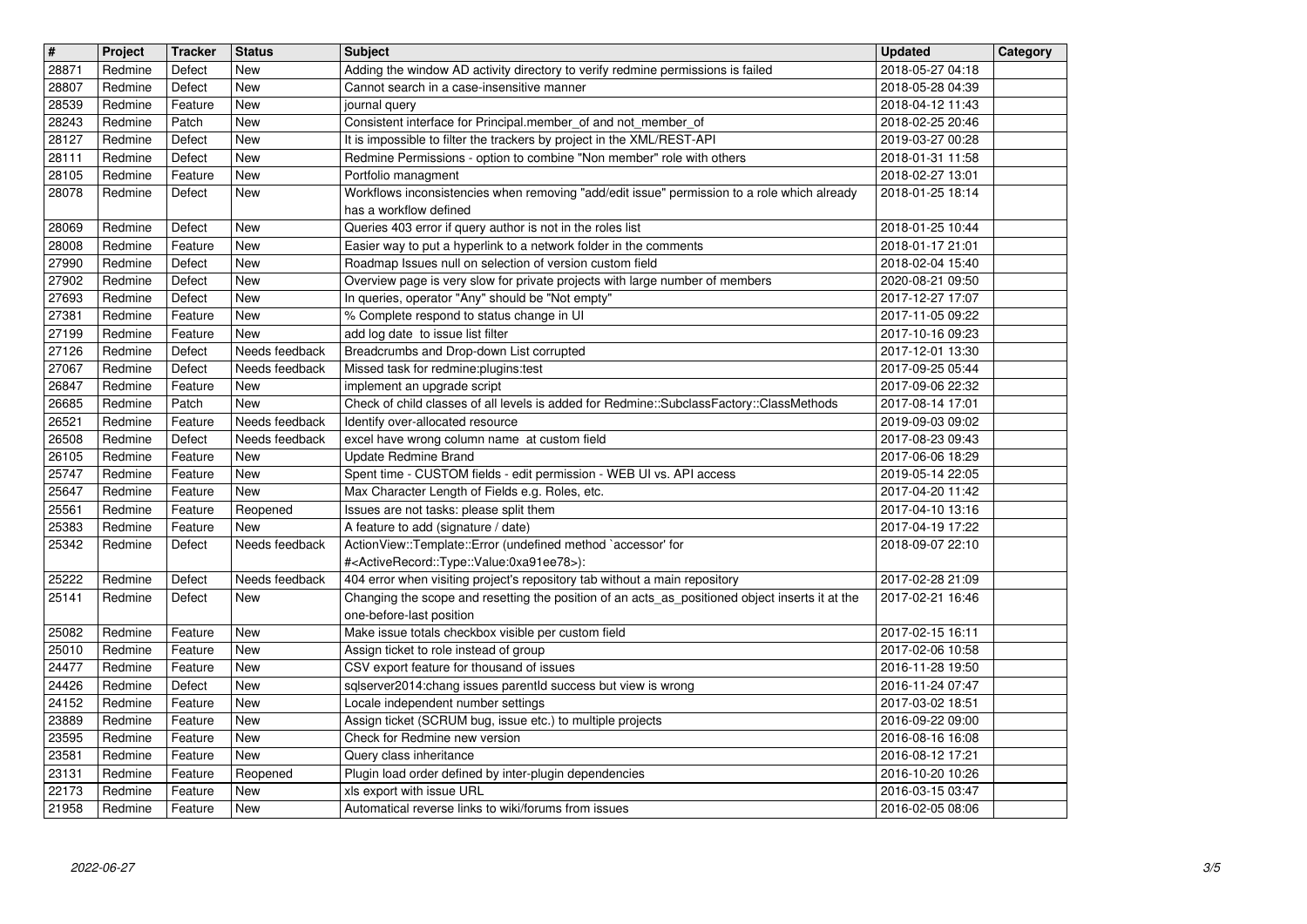| $\overline{\mathbf{H}}$ | Project            | <b>Tracker</b>     | <b>Status</b>            | <b>Subject</b>                                                                                                                                       | <b>Updated</b>                       | Category |
|-------------------------|--------------------|--------------------|--------------------------|------------------------------------------------------------------------------------------------------------------------------------------------------|--------------------------------------|----------|
| 21783<br>21770          | Redmine<br>Redmine | Feature<br>Defect  | New<br>New               | Custom reports from SQL query<br>Preview does not work on non-ascii data input                                                                       | 2016-01-22 07:01<br>2016-01-21 09:49 |          |
| 21550                   | Redmine<br>Redmine | Patch              | Needs feedback           | New option in html redmine link parsing - attachments                                                                                                | 2016-01-15 07:58                     |          |
| 20547<br>20482          | Redmine            | Defect<br>Feature  | New<br>Needs feedback    | Exporting CSV with multiple tabs open can export wrong view<br>Super admin with more than one admin                                                  | 2015-08-17 15:47<br>2015-09-04 04:00 |          |
| 20153                   | Redmine            | Defect             | Needs feedback           | Ajax indicator ajaxComplete/ajaxStop do not fire at (document).ready                                                                                 | 2015-07-22 01:59                     |          |
| 20124<br>20042          | Redmine<br>Redmine | Patch<br>Defect    | New<br>Needs feedback    | Query option, The sql for field to allow groups option.<br>A test fail when running it with PostgreSQL                                               | 2016-02-18 15:17<br>2021-01-18 09:00 |          |
| 19850                   | Redmine            | Feature            | New                      | Quote multiple comments                                                                                                                              | 2015-05-15 10:18                     |          |
| 19629<br>19174          | Redmine<br>Redmine | Feature<br>Defect  | New<br>Needs feedback    | Flags in Issue list<br>db migrate error from old version to 2.6                                                                                      | 2015-04-15 12:25<br>2015-03-26 11:41 |          |
| 18914                   | Redmine            | Defect             | New                      | Slow rendering pages with many small macros                                                                                                          | 2015-01-23 00:37                     |          |
| 18677<br>18618          | Redmine<br>Redmine | Feature<br>Feature | New<br><b>New</b>        | Planning module<br>watch users by managers                                                                                                           | 2014-12-18 09:40<br>2015-04-14 19:24 |          |
| 18342                   | Redmine            | Feature            | New                      | Enhanced issue filter                                                                                                                                | 2015-04-10 20:21                     |          |
| 18325<br>18220          | Redmine<br>Redmine | Feature<br>Feature | New<br><b>New</b>        | Request approval<br>Allow Redmine to run as a Rails Engine                                                                                           | 2018-03-15 00:43<br>2014-12-09 15:17 |          |
| 18201                   | Redmine            | Defect             | <b>New</b>               | Internal server error (500): invalid byte sequence in UTF-8                                                                                          | 2014-11-05 10:10                     |          |
| 17844<br>17770          | Redmine<br>Redmine | Feature<br>Defect  | New<br>New               | A help intercept or better options<br>very simple fix: that causes many sites to break, and much confusion - incorrect use of .js                    | 2014-09-12 08:01<br>2017-12-03 19:24 |          |
|                         |                    |                    |                          | suffix                                                                                                                                               |                                      |          |
| 17743<br>17689          | Redmine<br>Redmine | Feature<br>Feature | <b>New</b><br>New        | Export a project as static HTML<br>De-List or cleraly mark commercial plugins                                                                        | 2022-01-27 11:47<br>2014-08-28 11:06 |          |
| 17520                   | Redmine            | Defect             | New                      | When I edit a saved Query I lose my project focus                                                                                                    | 2014-08-19 05:55                     |          |
| 16314<br>16299          | Redmine<br>Redmine | Patch<br>Defect    | New<br>Needs feedback    | Redirect back is overheated<br>Custom Issue field is not saved while issue is created                                                                | 2014-04-04 10:05<br>2015-07-01 19:55 |          |
| 16101                   | Redmine            | Feature            | New                      | Sticky filters for all queries in project                                                                                                            | 2014-02-14 16:28                     |          |
| 15544<br>15390          | Redmine<br>Redmine | Feature<br>Patch   | New<br><b>New</b>        | Queries: Issues with "RegEx"<br>Simple Redmine Sub-directory Support                                                                                 | 2013-11-26 12:48<br>2013-11-19 05:27 |          |
| 15019                   | Redmine            | Feature            | <b>New</b>               | Reusable custom queries                                                                                                                              | 2013-10-01 14:00                     |          |
| 14936<br>14860          | Redmine<br>Redmine | Feature<br>Feature | <b>New</b><br><b>New</b> | Use a stable and modifiable data structure for jsToolbar elements<br>Automatic local export .csv file                                                | 2013-10-27 14:38<br>2013-09-21 15:14 |          |
| 14706                   | Redmine            | Defect             | New                      | Sometimes pages are slow                                                                                                                             | 2013-08-20 11:23                     |          |
| 14392<br>14322          | Redmine<br>Redmine | Feature<br>Feature | New<br>New               | html5 desktop notification for (watched) events if logged in<br>Excel Export as XML (instead of csv) to support export of fields containing NewLines | 2013-07-09 04:16<br>2013-06-29 08:44 |          |
| 14259                   | Redmine            | Defect             | New                      | sub project show position problem                                                                                                                    | 2013-06-15 18:15                     |          |
| 14203<br>13834          | Redmine<br>Redmine | Defect<br>Feature  | New<br>New               | Add support for the 'notes://' protocol handler<br>Can we change the jquery file with other versions                                                 | 2013-10-14 11:54<br>2013-04-30 07:18 |          |
| 13824                   | Redmine            | Feature            | New                      | Project identifier for greek + cyrillic glyphs                                                                                                       | 2013-04-22 18:20                     |          |
| 13635<br>13533          | Redmine<br>Redmine | Feature<br>Feature | New<br>New               | Filtering issues by comparing two custom fields against each other<br>Concept for controlling visibility of users                                    | 2013-04-01 09:57<br>2015-02-26 12:46 |          |
| 13524                   | Redmine            | Feature            | New                      | Graphic selection for main header through settings page                                                                                              | 2013-03-20 18:42                     |          |
| 13484                   | Redmine            | Defect             | New                      | restricted access folder in a redmine project                                                                                                        | 2013-03-15 13:49                     |          |
|                         |                    |                    |                          |                                                                                                                                                      |                                      |          |
|                         |                    |                    |                          |                                                                                                                                                      |                                      |          |
|                         |                    |                    |                          |                                                                                                                                                      |                                      |          |
|                         |                    |                    |                          |                                                                                                                                                      |                                      |          |
|                         |                    |                    |                          |                                                                                                                                                      |                                      |          |
|                         |                    |                    |                          |                                                                                                                                                      |                                      |          |
|                         |                    |                    |                          |                                                                                                                                                      |                                      |          |
|                         |                    |                    |                          |                                                                                                                                                      |                                      |          |